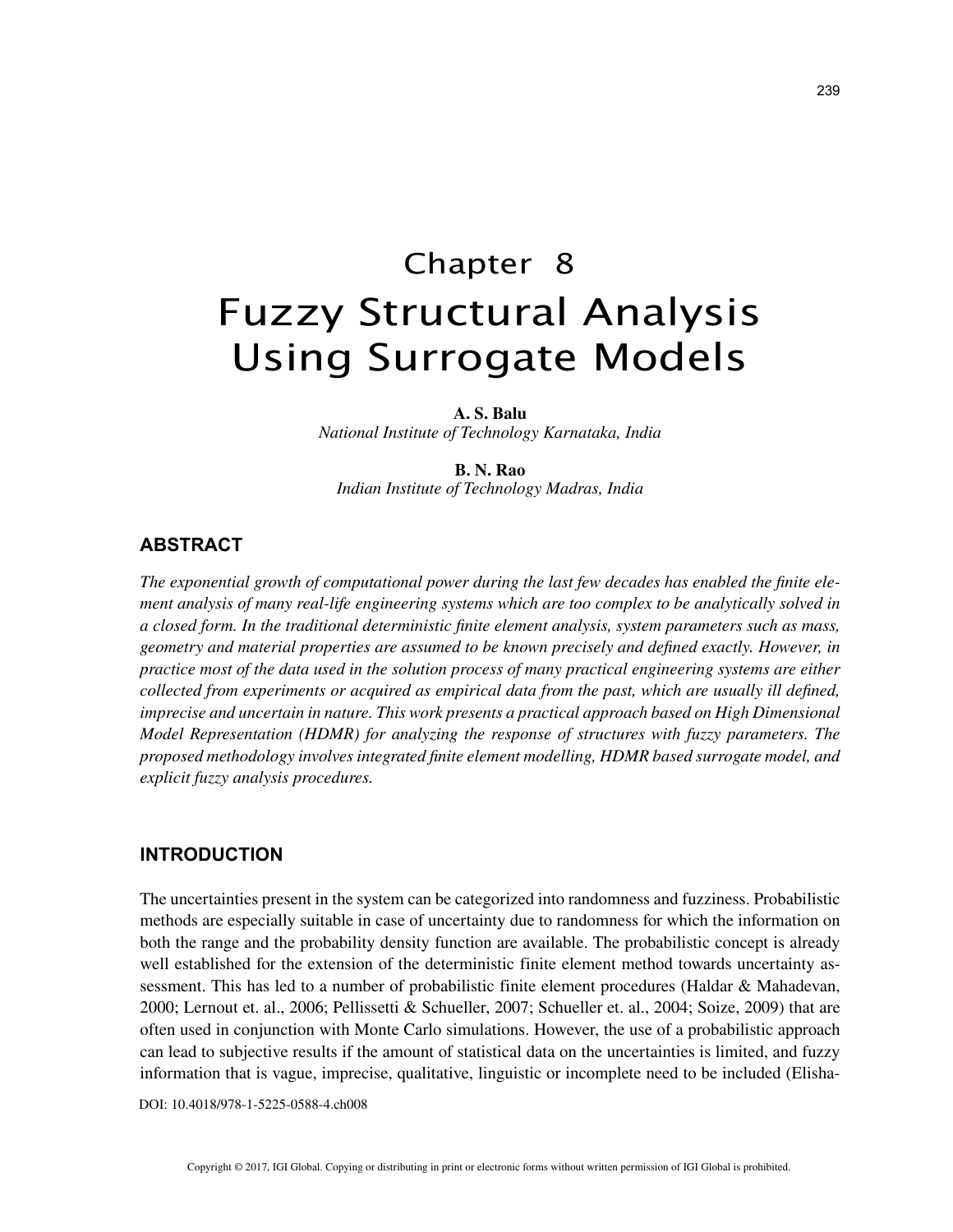koff, 1995). The need to incorporate subjective information into the design and analysis of engineering systems has led to the development of fuzzy finite element methodology that began in the early 1990s.

Fuzzy set theory initiated by Zadeh (1965) provides a concept for the description of linguistic or subjective knowledge and incomplete data in a non-probabilistic manner. The use of Zadeh's concept in the finite element context has led to the development of the fuzzy finite element method for the solution of engineering problems (Dhingra et. al., 1992; Valliappan & Pham, 1995; Chen & Rao, 1997; Akpan et.al., 2001a; Akpan et.al., 2001b). Its aim is to obtain the membership function of an output quantity, based on the fuzzy description of the uncertain input parameters. By using the  $\alpha$ -level technique, the interval finite element method forms the core of the fuzzy procedure (Gersem et. al., 2007). Over the last decade, several interval FE procedures have been reported, such as the vertex method (Dong & Shah, 1987; Hanss, 2002; Donders et. al., 2005; Gauger et al., 2008), the global optimization approaches (Valliappan & Pham, 1995; Möller et. al., 2000; Farkas et. al., 2008) and the interval arithmetic approaches (Rao & Berke, 1997; Qiu & Elishakoff, 1998; Dessombz et. al., 2001; Muhanna & Mullen, 2001). However, each of these techniques has its specific limitations when applied to realistic engineering problems, and none of them has been established as standard interval procedure, and the choice of technique depends on the type of the conducted FE analysis.

This work presents a practical approach based on High Dimensional Model Representation (HDMR) (Li et. al., 2001a; Li et. al., 2001b; Sobol, 2003; Chowdhury et. al., 2008; Balu & Rao, 2012a; Balu & Rao, 2012b; Balu & Rao, 2012c) for analyzing the response of structures with fuzzy parameters. The proposed methodology involves integrated finite element modelling, HDMR based response surface generation, and explicit fuzzy analysis procedure. The uncertainties in the material, geometric, loading and structural parameters are represented using fuzzy sets. To facilitate efficient computation, a HDMR based response surface generation is employed for the approximation of the fuzzy finite element response quantity, and the response is expressed in a separable closed-form expression as a linear combination of the fuzzy variables through the definition of intervening variables, then using the transformation technique the bounds on the response at each  $\alpha$ -level are obtained.

## **FUZZY FINITE ELEMENT APPROACH**

## **Fuzzy Sets**

The concept of fuzzy sets, introduced by Zadeh (1965), has gained an increasing popularity during the last two decades. Its most important property is that it is capable of describing linguistic and therefore incomplete information in a non-probabilistic manner. While a classical set clearly distinguishes between members and non-members, the fuzzy set introduces a degree of membership, represented by the membership function. For a fuzzy set  $\tilde{x}$ , the membership function  $\mu_{\tilde{x}}(x)$  describes the grade of membership to the fuzzy set for each element *x* in the domain *X*:

$$
\tilde{x} = \left\{ \left( x, \mu_{\tilde{x}} \left( x \right) \right) \middle| \left( x \in X \right), \left( \mu_{\tilde{x}} \left( x \right) \in \left[ 0, 1 \right] \right) \right\} \tag{1}
$$